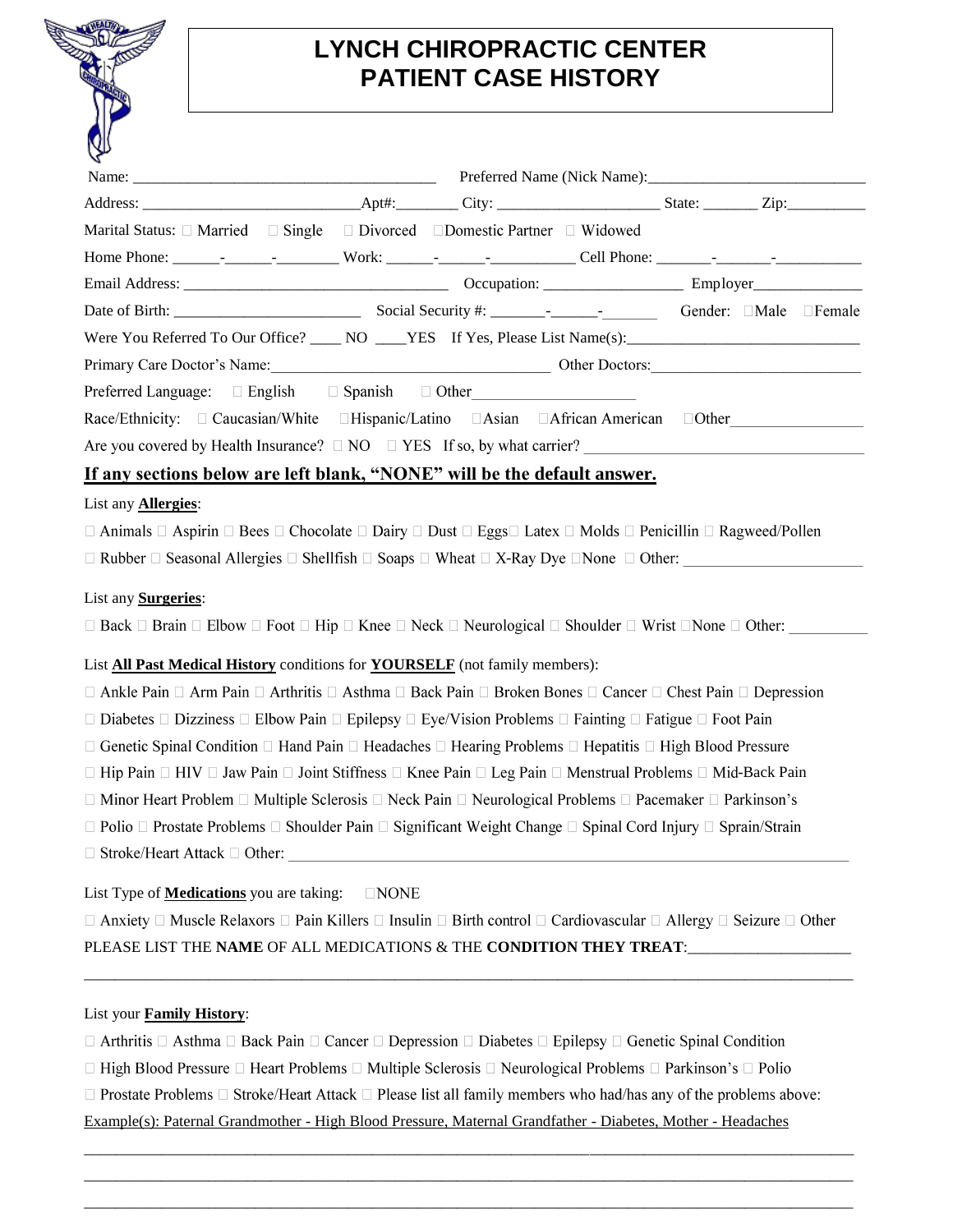| Have you had chiropractic care in the past? $\square$ NO $\square$ YES Chiropractor's Name:                                |                                                                                  |  |
|----------------------------------------------------------------------------------------------------------------------------|----------------------------------------------------------------------------------|--|
|                                                                                                                            |                                                                                  |  |
| Where X-rays taken? $\Box NO \Box YES$ Approximately how long ago was your last adjustment?                                |                                                                                  |  |
|                                                                                                                            |                                                                                  |  |
|                                                                                                                            |                                                                                  |  |
| <b>SOCIAL HISTORY:</b>                                                                                                     |                                                                                  |  |
|                                                                                                                            |                                                                                  |  |
| Do you smoke? $\Box$ No $\Box$ Yes If NO-Have you EVER been a smoker? $\Box$ No $\Box$ Yes If YES-How many per day? ______ |                                                                                  |  |
|                                                                                                                            |                                                                                  |  |
|                                                                                                                            |                                                                                  |  |
|                                                                                                                            |                                                                                  |  |
| PLEASE MARK YOUR AREAS OF PAIN ON THE DIAGRAM                                                                              |                                                                                  |  |
| <b>BELOW</b>                                                                                                               | Are you pregnant? $\square$ No $\square$ Yes                                     |  |
|                                                                                                                            | If Yes, how many weeks?                                                          |  |
|                                                                                                                            | Anticipated due date?                                                            |  |
|                                                                                                                            |                                                                                  |  |
|                                                                                                                            |                                                                                  |  |
|                                                                                                                            |                                                                                  |  |
|                                                                                                                            | Main reason for consulting the office:                                           |  |
|                                                                                                                            | Become pain free<br>$\Box$                                                       |  |
|                                                                                                                            | Explanation of my condition<br>$\Box$<br>Learn how to care for my condition<br>П |  |
|                                                                                                                            | Reduce symptoms<br>П                                                             |  |
|                                                                                                                            | Resume normal activity level<br>П                                                |  |
|                                                                                                                            |                                                                                  |  |

## **PATIENT COMPLAINTS – PLEASE LIST ONE COMPLAINT PER SECTION**

## What is your **PRIMARY** complaint? **PLEASE LIST ONE COMPLAINT PER SECTION**:\_\_\_\_\_\_\_\_\_\_\_\_\_\_\_\_\_\_\_\_\_\_\_

Date problem began?

How did this problem begin (falling, lifting, etc.)? \_\_\_\_\_\_\_\_\_\_\_\_\_\_\_\_\_\_\_\_\_\_\_\_\_\_\_\_\_\_\_\_\_\_\_\_\_\_\_\_\_\_\_\_\_\_\_\_\_\_\_\_\_\_\_\_\_

How is your condition changing?  $\Box$  Getting Better  $\Box$  Getting Worse  $\Box$  Not Changing

Have you had this condition in the past?  $\square$  YES  $\square$  NO

How often do you experience your symptoms?

 $\Box$  Constantly (76-100% of the day)  $\Box$  Frequently (51-75% of the day)

 $\Box$  Occasionally (26-50% of the day)  $\Box$  Intermittently (0-25% of the day)

 $\Box$  Tightness  $\Box$  Stabbing  $\Box$ Throbbing  $\Box$ Other:

Please rate your pain on a scale of 1 to 10 ( $0=$  no pain and  $10=$  excruciating pain)

 $\Box$ 1  $\Box$ 2  $\Box$ 3  $\Box$ 4  $\Box$ 5  $\Box$ 6  $\Box$ 7  $\Box$ 8  $\Box$ 9  $\Box$ 10

What activities aggravate your condition (working, exercise, etc)? \_\_\_\_\_\_\_\_\_\_\_\_\_\_\_\_\_\_\_\_\_\_\_\_\_\_\_\_\_\_\_\_\_\_\_\_\_\_\_\_\_\_\_\_\_

What makes your pain better (ice, heat, massage, etc)? \_\_\_\_\_\_\_\_\_\_\_\_\_\_\_\_\_\_\_\_\_\_\_\_\_\_